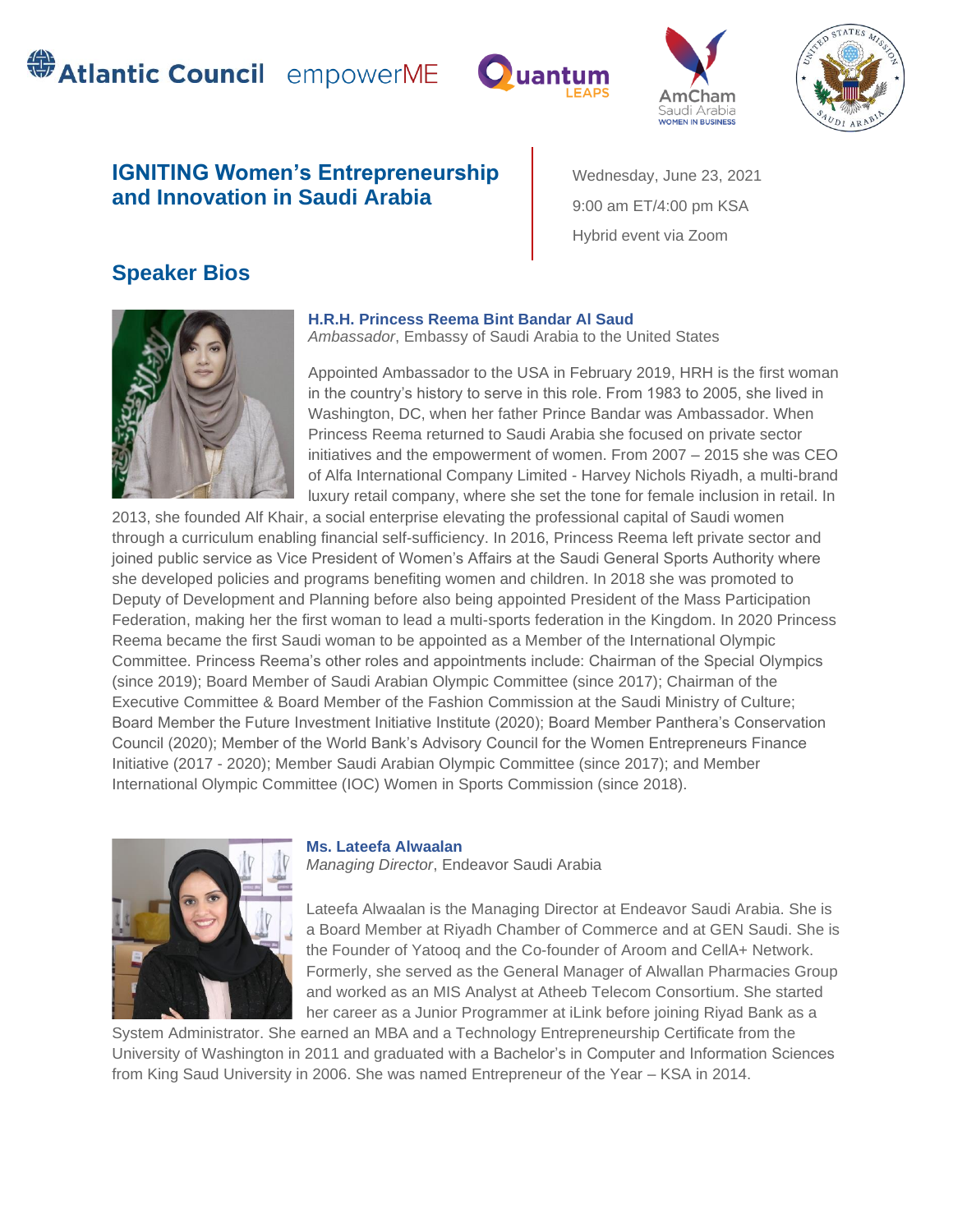

#### **Ms. Amal Dokhan**

*Partner*, 500 Startups MENA

Amal Dokhan is a partner at 500 Startups MENA and previously served as an advisor there. She is a board member of the King Abdulaziz University Female Advisory Board and the Cranfield University Saudi Advisory Board. Previously, she served as CEO of the Global Entrepreneurship Network Saudi and worked as a Vision Realization Office Consultant for the Ministry of Health Saudi Arabia and as Director of the Babson Global Center for Entrepreneurial Leadership. Throughout her career, Amal has gained a diversified range of experience in management and

marketing related roles particularly in education and consultancy. Amal was part of the Entrepreneurship Center in King Abdullah University of Science and Technology in a number of roles including the New Ventures Acceleration and Corporate Innovation program. Prior to that, she worked in the KAUST Seed Fund where she developed marketing and events, while also providing a range of services to startup clients. Amal has previously managed an educational organization; during that time, she designed programs and started several innovative initiatives to be implemented by the educators to improve the mindsets in order to foster creativity in the workplace and the educational tools. In parallel to this, she started her own business, which organized sports events and offered commercial consultancy to large organizations. During her master's degree research period in the University of Wollongong, she managed to be exposed to large organizations and built marketing strategies to several entities, such as Dubai government departments, Kempinski hotel, Infiniti Cars, and other service providers. She was also involved in a joint venture with another start up in Dubai focused on creating media and production services to other agencies including Starcom Dubai, Yahoo Dubai and many others. She also coauthored two business articles focused on services marketing during her master's.



#### **Ms. Courtney Geduldig**

*Chief Public & Government Affairs Officer*, S&P Global

Courtney Geduldig is Chief Public and Government Affairs Officer for S&P Global. She is responsible for leading global government relations, communications, corporate responsibility, brand, digital, creative and corporate events. Courtney joined the Company in 2013 and previously served as Managing Director, Global Government and Public Policy. Prior to this role at the Company, she was Vice President of Global Regulatory Affairs at S&P Global

Ratings. Before joining the Company, Courtney was Managing Director and Head of Federal Government Relations at the Financial Services Forum. From 2008 to 2011, she served as Chief Financial Counsel to Senator Bob Corker (R-TN), handling a wide range of issues and played a key role in advising Senator Corker on the Dodd-Frank Wall Street Reform and Consumer Protection Act. Courtney also spent two years as the Deputy Assistant Secretary for Banking and Finance at the U.S. Treasury Department. In 2013, Courtney co-authored the book Where the Jobs Are: Entrepreneurship and the Soul of the American Economy. She is on the Public Affairs Council Board, Atlantic Council Board, Positive Coaching Alliance Board, Ford's Theatre Board of Governors, British American Business Transatlantic Policy Steering Committee and is a member of the Maryland State Bar. Courtney holds a Juris Doctorate from the University of Baltimore School of Law and a bachelor's degree from the University of Maryland, College Park.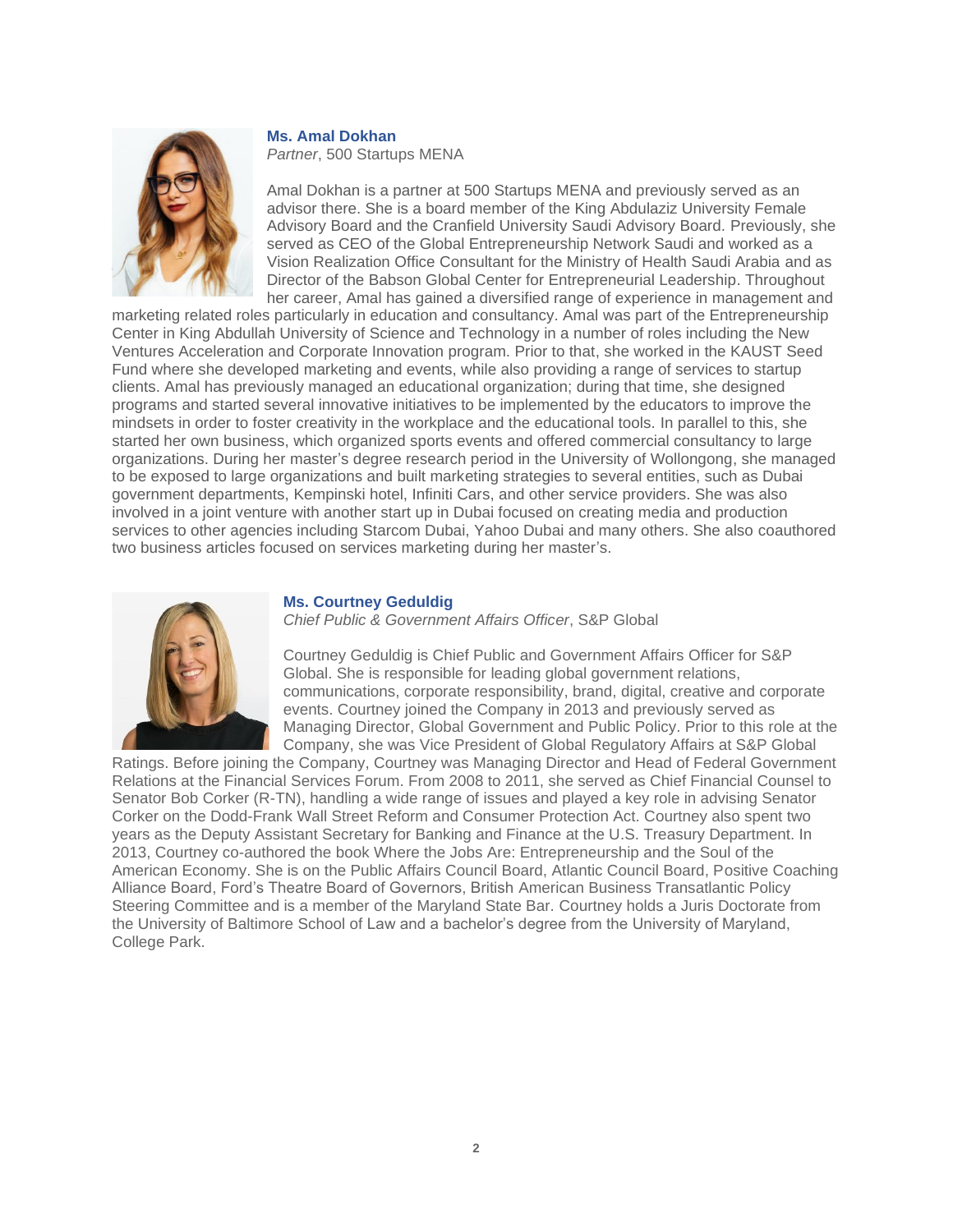

#### **Ms. Esther Ndichu**

*Vice President for Community Relations and The UPS Foundation*, UPS

In her current role, Esther is transforming and managing all international community relations, aligning UPS's philanthropic footprint with local engagement and driving brand awareness and relevance in key international markets. Most recently, has served as Managing Director for UPS in Southern and Eastern Africa based in Johannesburg, South Africa. She was responsible for managing the UPS business unit in South Africa and oversaw the

management of the network of UPS Authorized Service Contractors in 21 countries in the region. Esther steered the company through the COVID-19 crisis, while transitioning part of the operation to an asset light model. From 2016 to 2018, Esther served as Vice President of Public Affairs and Government Relations for UPS in the Indian Subcontinent, Middle East and Africa, based in Dubai, since January 2016. In this role, she was responsible for public/government and customs affairs for the region. Her core focus areas and interests included increasing cross border trade and identifying ways to assist SMEs to access global markets. Prior to this, Esther was responsible for The UPS Foundation's global humanitarian engagements working with various organizations in the humanitarian space based in Brussels, Belgium. As a logistician, she has worked in various capacities at UPS and is able to lend her experience to the organizations she worked with. Her passion for working in the humanitarian sector was captured in TED Talk titled "Hunger isn't a food issue. It is a logistics issue."

## **Moderator Bios**



#### **Mr. Amjad Ahmad**

*Director and Resident Senior Fellow, empowerME, Rafik Hariri Center for the Middle East*, Atlantic Council

Mr. Amjad Ahmad is director and resident senior fellow of empowerME at the Atlantic Council's Rafik Hariri Center for the Middle East. He focuses on shaping innovative investments to empower entrepreneurs, women, and youth in the Middle East. He develops strategies and policies to drive

sustainable prosperity through the creation of dynamic entrepreneurial economies, the economic participation of women, and educational transformation. Amjad is also managing partner of the venture capital firm Precinct Partners and serves on the boards of Eyewa, Tapal Tea, RSA Global, Mumzworld, Mr. Usta and The Luxury Closet. Based in the United Arab Emirates for fifteen years prior to moving to Washington, DC, Amjad has collaborated with business leaders and entrepreneurs to build leading companies in the Middle East. Through his work as a venture capital and growth investor, Amjad established two investment firms in the region that provided over \$1 billion in funding to over fifty companies in sectors ranging from technology and education to healthcare and finance. During the past five years, Amjad has focused his investments on entrepreneurship, innovation, and technology. Amjad holds a master's degree in international affairs with a concentration in international finance and economics from Columbia University and is a graduate of the general management program at Harvard Business School.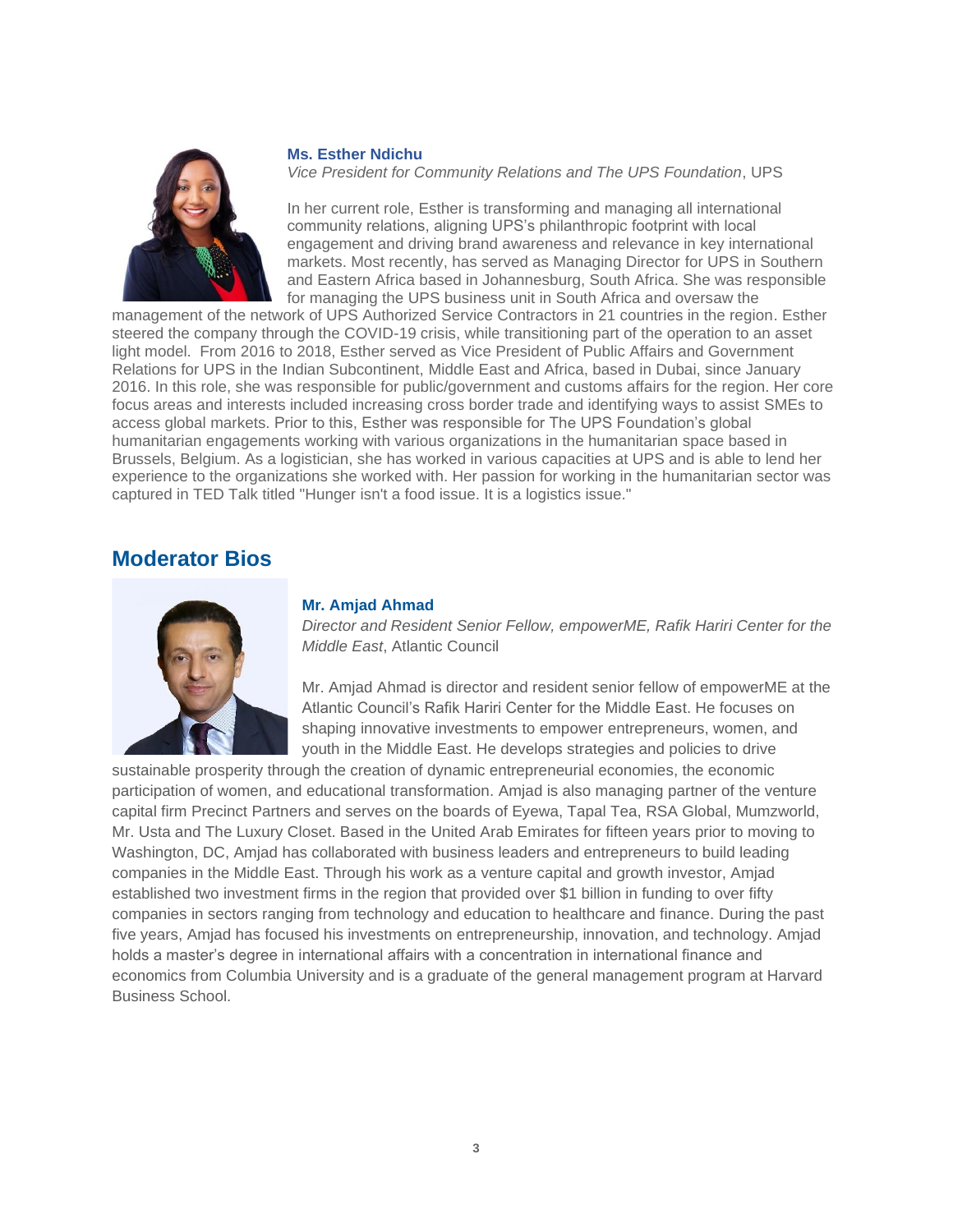#### **Ms. Virginia Littlejohn**



*Co-Head*, US Delegation, Women20 (W20) of the G20 *Co-Founder & President*, Quantum Leaps, Inc.

Virginia Littlejohn organized the National Association of Women Business Owners' first two National Public Affairs Days, was National President in 1984-85, led its participation in the 1986 White House Conference on Small Business, helped spearhead passage of the Women's Business Ownership Act of 1988, and served on the National Women's Business Council for 4 years. She has organized 3

global best practice conferences on women's entrepreneurship for the OECD, was Vice President of the World Association of Women Entrepreneurs, created and incubated the Financial Alliance for Women during its first year, co-incubated WEConnect International, and helped the International Trade Centre develop its policy agenda. She is President and Co-Founder of Quantum Leaps, Inc., and is Co-Head of the US delegation to the Women20 (W20) of the G20 countries, and is the Co-Coordinator of the W20's Women's Entrepreneurship and Finance Working Group. She has won 4 lifetime achievement awards for her global work on behalf of women's entrepreneurship.



#### **Ms. Anne Simmons-Benton**

*Co-Head*, *US Delegation*, Women20 (W20) of the G20, and *Deputy Chair and Board Member*, Society for International Development

Anne Simmons-Benton was the Co-Head of the US Delegation to Women20 (W20) of the G20 and is the Deputy Chair and Board Member of the Society for International Development. Anne is an international development attorney with experience in trade, commercial law, WTO, competitiveness in economic growth, rule of law and gender. Anne brings experience working on international development from within the U.S. government (the US Agency for International Development (USAID), State Department, the Commerce Department) and on the

ground in implementation. Previously, she worked for DAI, a leading international development firm, for four years in various leadership roles in headquarters and as Project Director in Jordan. Anne led a team to draft an Economic Empowerment Strategies for Women in Afghanistan in March 2012 and remains engaged in fostering women's economic empowerment there. Previous to DAI, she worked for Booz Allen as an associate and trade attorney in the Foreign Affairs Business leading USAID and State Department work on economic growth, business enabling environment, trade and gender. While with USAID, she was the Donor Coordinator and a Delegate to the World Trade Organization, a Senior Trade advisor in Washington and she also served at USAID/Moscow. With the Commerce Department, she served as Senior Counsel for Southeast Europe leading the USG contribution to the Stability Pact in trade. Anne has been a licensed attorney since 1984 and worked in D.C.-area law firms for the first part of her career. She holds a J.D. from the Antioch School of Law in Washington, D.C., a Change Management Advanced Practitioner Certificate from Georgetown's McDonough School of Business and a Bachelor of Science in Foreign Service from Georgetown University's Edmund A. Walsh School of Foreign Service. She is married to Jonathan Benton, a Foreign Service Officer, and they have three adult children.